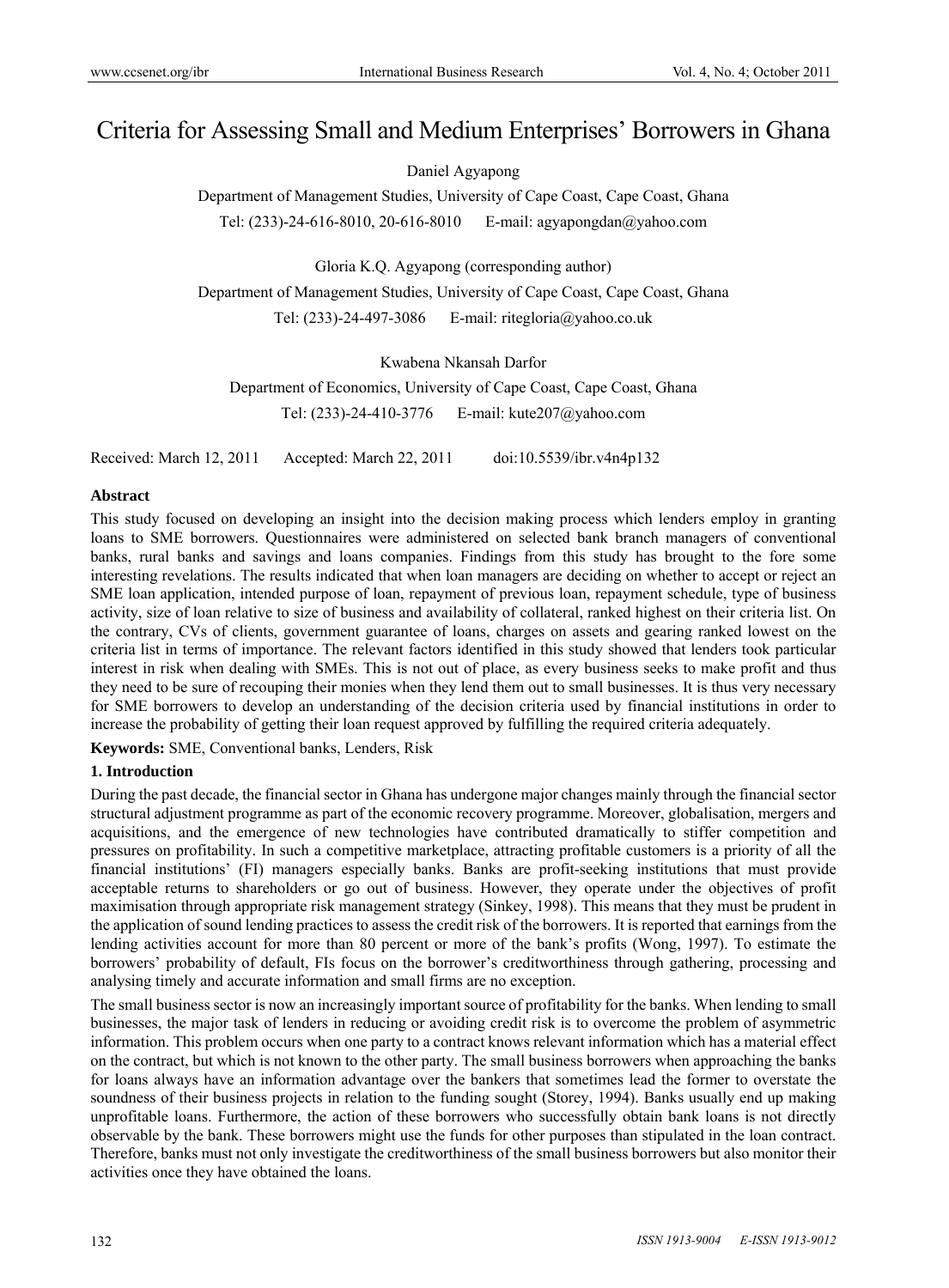The work by Schumpeter (1911) revealed the important role played by SMEs in the economies of many countries – creating jobs especially for female, enhancing innovation and creativity, contributing to gross domestic product and export revenue. As a result, SMEs have and continue to receive attention from policymakers by way of business training, counselling, and some financial support and management. Despite such efforts, several empirical studies (Boachie-Mensah and Marfo-Yiadom, 2006; Beck, et al. 2002) have shown that venture owners access to funds continues to pose the biggest challenge to their firms' growth and survival. In Ghana, both private and public finance support institutions (Venture Capital Trust Fund, Micro-Finance and Small Loan Centre, Export Development and Investment Fund, Business Advisory Fund etc) have been established, yet a number of surveys (Poku and Frimpong, 2009; BoG Report, 2009; Mensah, 2004), still indicated that access to funding continue to pose a challenge to SMEs' operations in the country. Is the difficulty in accessing funds from financial institutions' due to the criteria used by FIs in assessing SMEs' loan applications?

The major objective of the study is to investigate into the criteria used by lenders in assessing SMEs' loan applications. Specifically to develop an understanding of the basis for loan decision-making process in granting loans to the small business borrowers and to determine the factors that influence credit granting decision of financial institution

# **2. Literature Review**

Traditionally, the approach to the assessment of creditworthiness of a small business borrower is based on the experience and skill of the bankers in applying basic lending principles, such as the 5Cs (character, capacity, capital, collateral and condition) or CAMPARI (character, ability, margin, purpose, amount, repayment and insurance). As the precise lending principles into specific assessment criteria vary considerably between banks, a number of studies were conducted to determine the relative importance of these criteria. Criteria considered important by bankers to accept or reject a small business loan proposition include collateral, guarantee, maturity and schedule of repayment (Ulrich and Arlow, 1981), collateral, credit history, initial capital, managerial experience and bank policy (Jones, 1982; Memon, 1984), security, financial strength, business ability and honesty (Fertuck, 1982), profitability, financial stability and liquidity (Berry, et al. 1993a), trading experience, equity stake, gearing and profitability (Deakins and Hussain, 1994; Fletcher, 1995), and quality of management and risk of default (Rosli, 1995).

Meanwhile, Berger and Udell (2002) assert that small business lending focuses on three major categories; financial statement, asset base and relationship. Financial statement lending emphasises on evaluating information from the financial statements, and the decision to lend is principally based on the strength of these statements. Under asset base, decisions are based on the quality of the available collateral; while in relationship lending, bankers focus their decisions in substantial part on proprietary information about the borrowers through a variety of contacts over time. Berry et al. (2001), and Binks and Ennew (1996) mention the use of secured lending by banks to control their exposure to risk. This approach is known as capital base, which lay emphasises on gearing and financial assets in risk assessment of small borrowers.

A number of studies also focused on negative factors resulting in the rejection of small business loan propositions. These include poor credit rating, lack of competence, poor cash flow and poor collateral (Fertuck, 1982), not enough owners equity, poor earning records, collateral of insufficient quality, and slow credit and loan repayment (Struck and Glassman, 1983), and bad timing, insufficient collateral, excessive loan request, lack of demonstration of critical management skills, insufficient market research, incomplete business plan, and lack of business experience and entrepreneurial skills (Buttner and Rosen, 1992). Desmond (1991) gives the reasons for small business loan rejection as no track record of business, too risky, performance factors and lack of personal investment. On performance factors, he cites the following reasons: gearing too high, cash flow record, creditor/debtor ratio, level of profits, incorrect assumptions, poor presentation and insufficient knowledge of finance. Another study by Read (1998) found that the main reasons for refusing finance to small businesses are lack of collateral, insufficient turnover and poor cash flow.

Clearly, an understanding of the decision-making process used by bankers in their assessment of small business loan propositions can provide crucial insights to small business borrowers when applying for such loans from the banks. This study focused primarily on key criteria used by financial institutions in determining the granting of loans to small business borrowers.

### **3. Research Methodology**

The population of the study constituted all the formal suppliers of microfinance in Greater Accra Metropolis (rural and community banks, savings and loans companies and conventional banks). Accra was chosen because all the banks in Ghana are present there. Also, as the busiest commercial town, there is strong presence of SMEs activities there. The conventional banks were also chosen because they are usually the first point of call for most borrowers. In addition, apart from the conventional banks, the other financial institutions are not much developed to usually cope with the possible assumed high risk of SMEs lending. The rural banks and the savings and loans companies were also used because of their core functions to make credit available to MSMEs. The target respondents were branch managers and senior loan officers. The branch managers were selected because small business transactions are conducted at the bank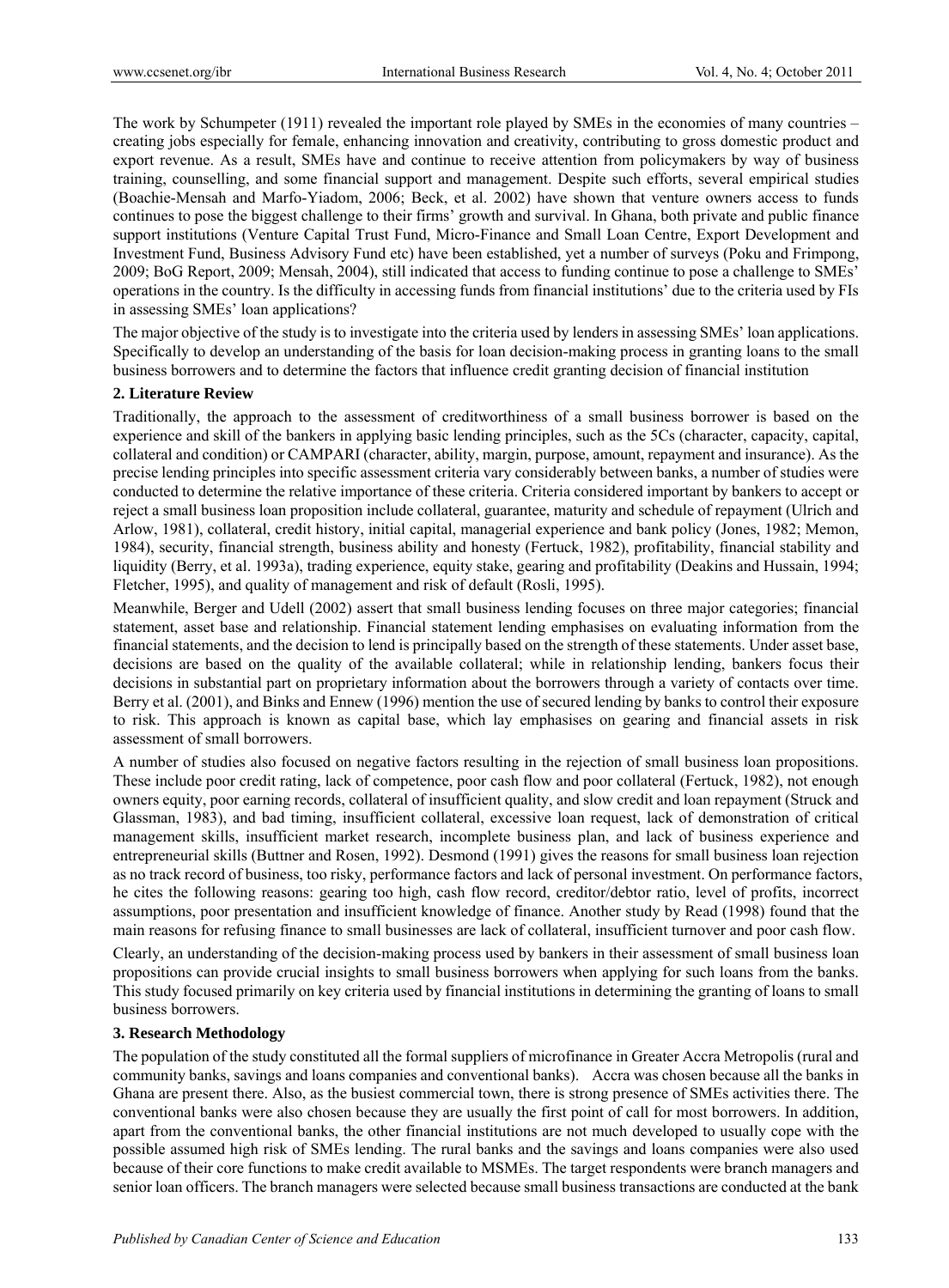branch levels. The Senior Loan Officers were selected because they do the actual loan application evaluation, and are familiar and knowledgeable about the issue under study.

Respondents were selected from the directories and database prepared by the Chartered Institute of Bankers, Association of Rural Banks of Ghana and the Savings and loans Association. The main instrument for data collection was the questionnaire that was administered through the help of some staff of the selected financial institutions. On the whole, out of the 100 Loan Officers visited, 50 completed questionnaires were collected. This is made up of 20 from the conventional banks, 15 from the rural banks and 15 from savings and loans companies in the Metropolis.

# **4. Analysis and Discussion of Results**

Table 1 presents the ranking of the criteria used in assessing SME loan application. It is interesting to note that intended purpose of loan was the most critical factor in assessing SME borrowers. This suggests that the banks are highly concerned about what these SME borrowers will use the loans for. In other words, they are interested in ensuring that the intended purpose for which the loan is requested is adhered to. This finding confirms that of Mahmood and Rahman (2007); Faulkner et al. (1993b) who found that intended purpose of a loan is a significant variable in a lending decision. This is not surprising since FIs will first consider the purpose for which a loan is requested in order to determine whether the purpose will yield sufficient returns to facilitate the repayment of the loan and hence mitigate potential risk. The criteria ranked second was repayment of previous loan. The bankers seemed to be in agreement that if the borrowers had good records of their loan repayments, they would not encounter any difficulties in accessing further loans. This finding is in line with studies by Mahmood and Rahman (2007); Diamond (1984); Peterson and Rajan (1994); and Berger and Udell (1997) who advocated relationship banking to reduce the asymmetries of information when dealing with small businesses. If the past experience with the customer is positive, the banker may expect the loan to be less risky, and thus the likelihood of granting the loan will be higher. Repayment schedule and type of activity engaged in by the SME were ranked third and fourth respectively.

### *=INSERT TABLE 1=*

On the other hand, size of loan relative to size of business and availability of collateral were ranked as fifth. This indicates that bankers were concerned about the amount of loan requested by small business borrowers relative to the size of business. Berry et al. (1993a) found out that the size of a business was influential in the lending decision because it has a significant effect on the FIs perception of risk. Most bankers may not grant any loans or advances exceeding the required amount needed or the borrowers' capacity to repay them. Again availability of collateral was deemed to be important criteria in determining whether small businesses could access loans from banks. This factor plays a vital part in the lending decision. This factor did not receive such a high rank in the work of Mahmood and Rahman (2007) who ranked this criterion as thirteenth.

Liquidity ratio was ranked as seventh indicating its importance in the lending decision of banks. Length of time doing business received a low rank. This finding is similar to that found by Mahmood and Rahman (2007). This is quite baffling and contradicts the literature that maintaining a continuous favourable relationship with a customer can increase the likelihood of the customer obtaining a loan from the bank (Diamond, 1984; Boot and Thakor, 1994; Berger and Udell, 1995). CV of clients as a criterion also was found to be of less importance. This implies that the credentials of SME borrowers were unable to exert the desired influence on lending decisions. Charges on assets as criteria also received a lower rank indicating that bankers are not too preoccupied with collateral in lending to SME borrowers.

What was really surprising though was the low rank of government guarantee of loan as criteria. It was actually the nineteenth ranked criteria out of the twenty in terms of order of importance. One explanation which can be adduced for this is the terms of claim on defaulting loans under government guarantee which serves as disincentive to bankers. Often, the terms are generally felt to be too troublesome and costly to comply with as it strictly requires the monitoring efforts to be made at prescribed interval and proper records be kept for regular submission to the central bank. Besides, government guarantee may not likely influence either the attitude or the ability of the borrower to pay the debts. This result is corroborated by that of Mahmood and Rahman (2007) who also found out that government guarantee of loans had the lowest rank.

### *4.1 Presentation of Factor Analysis Results*

In order to ascertain which important underlying variables or factors were responsible for explaining the variance observed, we made use of exploratory factor analysis to achieve this aim. Factor analysis was performed on the data using the set of 20 important criteria of assessing SME borrowers. The results of the factor analysis are presented below. Table 2 shows the communalities which show the amount of variance in each variable that is accounted for. The initial communalities indicate that the estimates of the variance in each variable are accounted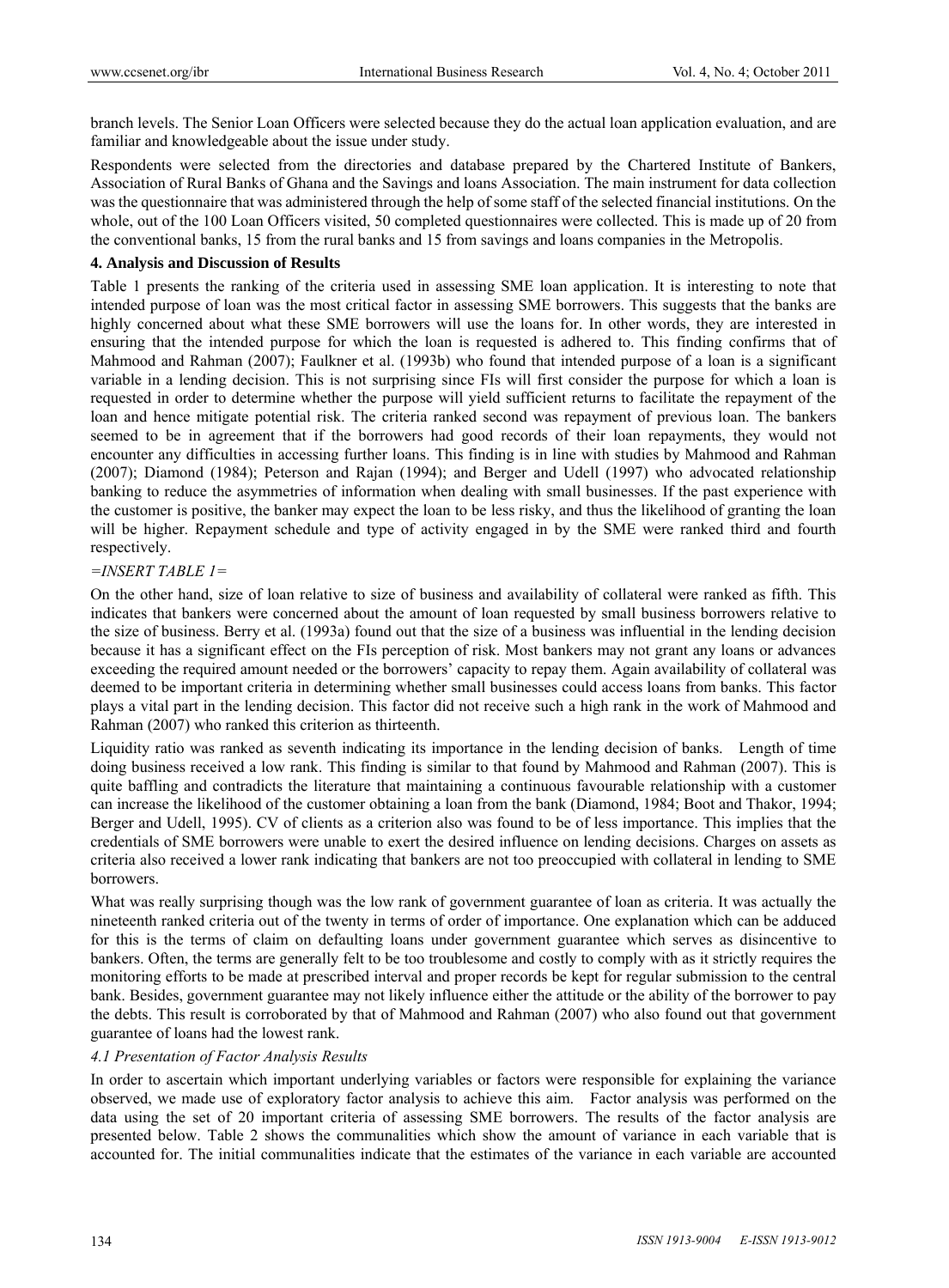for by all factors. The extraction communalities on the other hand indicate that the communalities are all relatively high which shows that the extracted components represent the variables well.

# *=INSERT TABLE 2=*

The variance explained by the initial solution, extracted components, and rotated components is presented in table 3. This first section of the table shows the Initial Eigenvalues. The total column in table 3 shows the amount of variance in the original variables accounted for by each factor. The percentage of variance column also indicates the percentage of variance accounted for by each factor to the total variance in all the variables. Thus, for the initial solution, there are as many factors as variables. The criterion for rotation was eigenvalues greater than 1.00. Thus, the first five principal factors formed the extracted solution. The extraction sum of squared loadings is also reported in table 3. The extracted factors explain nearly 76% of the variability in the original twenty variables, so we can considerably reduce the complexity of the data set by using these components with only a 24% loss of information. The rotation sums of squared loadings maintain the cumulative percentage of variation by the extracted factors, but the variation is now spread more evenly over the factors. The changes in the individual totals suggest that the rotated factor matrix will be easier to interpret than the unrotated matrix.

# *=INSERT TABLE 3=*

### *4.2 Factor Analysis on Criteria used in assessing small business borrowers*

Table 4 presents the results of the factor analysis. The results show that the variables were reduced and grouped into five factors. Variables were accepted as loaded factor if their factor loading solution was equal to or greater than the absolute value of 0.50. These five factors accounted for 65.6 per cent of the total variance. Factor 1 in Table 2 indicates the greatest variability in loan managers' perceptions of importance and is labelled as past experience. This factor is considered the most important factor in influencing the bankers' decisions in accepting or rejecting SME loan propositions. Factor 2 considers the credit policy of the borrowers business. The owner's knowledge or awareness of credits or debts was seen by bank managers as an important feature in the assessment of their ability to efficiently run their businesses. The variables with the greatest loadings on this factor were trade creditors and trade debtors.

Factor 3 is interpreted as financial soundness. The variables with high loadings in this factor include size of loan relative to size of business, liquidity ratio, intended purpose of loan, projected income and gearing. Factor 4 concerns banking relationships. Some of the variables in this factor had heavy loadings. CVs of client had a heavy loading of .849. Factor 5 is concerned with security. This factor is also the least most important factor determining the lenders decisions indicated in this study. The financial institutions scoring highly on this factor exhibit a need for more security when granting loans to SMEs.

Four of the five factors, that is past experience, financial soundness, relationship and security, are mostly associated with or attempt to measure credit risk in granting loans. This indicates that the bank managers were focused on credit risk when dealing with SME clients. It is furthermore noted that the variables in Factor 1 are mainly related to past or existing business activities, which means that lenders would give more weighting to established businesses rather than new ones. Most financiers or lenders would be reluctant to finance a newly set up business without a good track record.

### **5. Conclusion**

The findings from this study has brought to the fore some interesting revelations. The results indicated that when financial institutions are deciding on whether to accept or reject an SME loan application, intended purpose of loan, repayment of previous loan, repayment schedule, type of business activity, size of loan relative to size of business and availability of collateral ranked highest on their criteria list. On the contrary, CVs of clients, government guarantee of loans, charges on assets and gearing ranked lowest on the criteria list in terms of importance. The relevant factors identified in this study showed that financial institutions took particular interest in risk when dealing with SMEs. This is not out of place, as every business worth its sort seeks to make profit and thus they need to be sure of recouping their monies when they lend them out to small businesses. It is thus very necessary for SME borrowers to develop an understanding of the decision criteria used by bankers in order to increase the chance of getting their loan request approved by fulfilling the required criteria adequately.

### **References**

Bank of Ghana. (2006, 2007, 2008 and 2009). *Annual Reports*. Accra: Buck Press,

Beck, T, Demirguc-Kunt, A. & Maksimovic, V. (2002). SMEs, growth, and poverty – Do pro-SME policies work? World Bank Policy Research Working Paper, No. 268.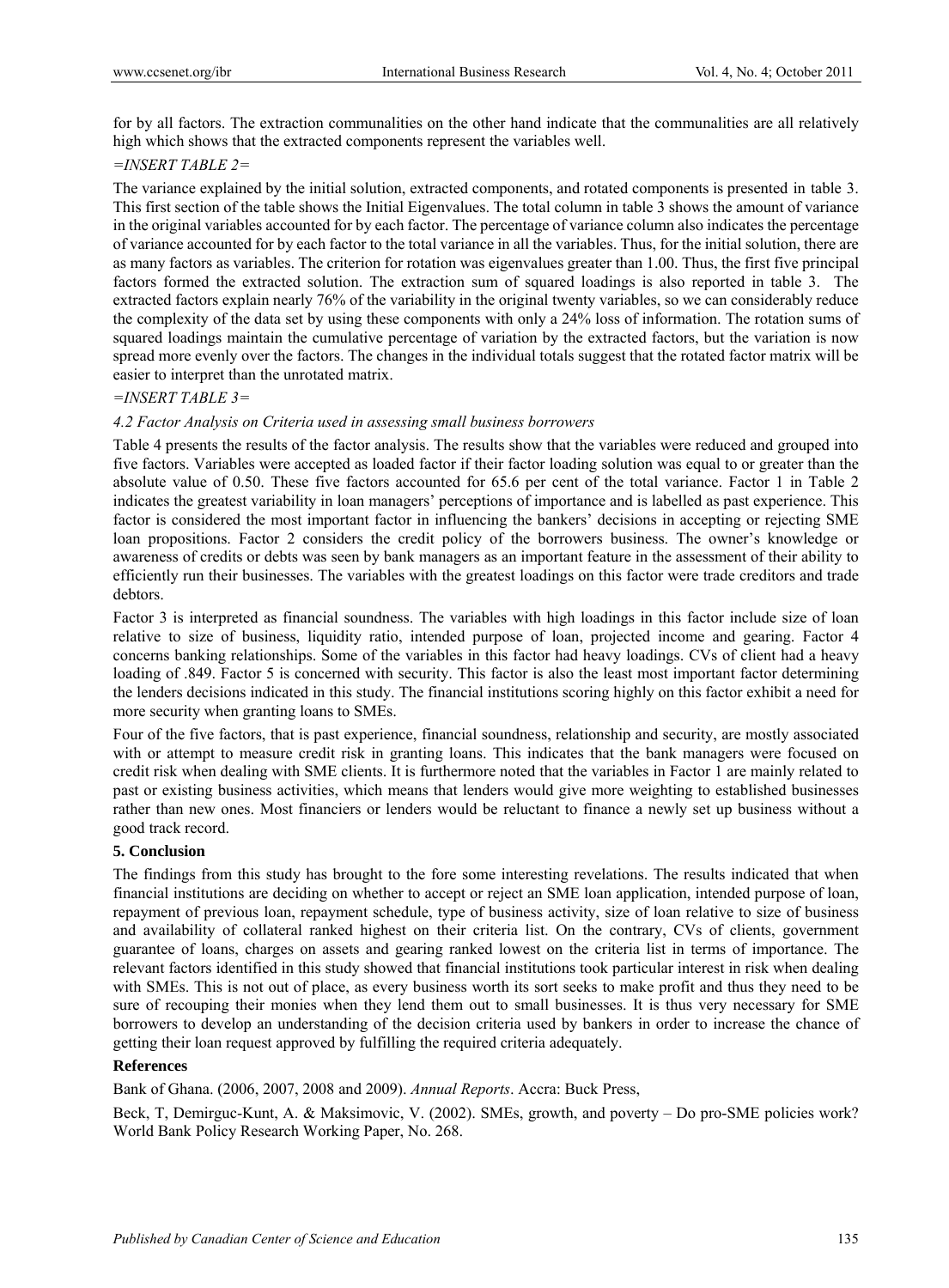Berger, A.N. & Udell, G.F. (2002). Small business credit availability and relationship lending: The importance of bank organizational structure. *The Economic Journal,* 112, 32-53. doi:10.1111/1468-0297.00682, http://dx.doi.org/10.1111/1468-0297.00682

Berry, A.J., Faulkner, S., Hughes, M. & Jarvis, R. (1993a). Financial information, the banker and the small business. *The British Academy Rev*iew, 25(2), 131-149.

Berry, A.J., Grant, P. & Jarvis, R. (2001). Can European banks plug the finance gap for UK SMEs. Paper presented at the 24th. ISBA National Small Firms Policy and Research Conference, Leicester, 14-16 November.

Binks, M. & Ennew, C. (1996). Growing firms and the credit constraint*. Small Business Economics,* 8(1), 17-25. doi:10.1007/BF00391972, http://dx.doi.org/10.1007/BF00391972

Boachie-Mensah, F.O. & Marfo-Yiadom, E. (2006). Entrepreneurship and small business management. Accra: Universities Press

Buame, C.K.S. (2004). Entrepreneurial and innovative management, SOA, UG

Buttner, E.H. & Rosen, B. (1992). Rejection in the loan application process: Male and female entrepreneurs perceptions and subsequent intention. *Journal of Small Business Management*, 59-65.

Deakins, D. & á Hussain, G. (1994). Risk assessment with asymmetric information. *International Journal of Bank Marketing*, 12(1), 24-31.

Desmond, J (1991). The image of banks and other financial institutions: with special reference to small firms. PhD Thesis, University of Manchester.

Fertuck, L. (1982). Survey of small business lending practices. *Journal of Small Business Management,* October, 33-41.

Fletcher, M. (1995). Decision making by Scottish bank managers. *Int. J. of Entrepreneur Behaviour and Research*, 1(2), 37-53. Available at: www.emeraldinsight.com/journals.htm?articleid=872001&show

Hallberg, K. (2001). A market-oriented strategy for small and medium-scale enterprises. International Finance Corporation, Discussion Paper, No. 48.

Jones, N. (1982). Small business commercial loan selection decision: An empirical evaluation. *American Journal of Small Business*, 6(4), 41-49.

Mensah, S. (2004). A review of SME financing schemes in Ghana. UNIDO Regional Workshop of Financing SMEs, 15-16 March, Accra.

Parker, R.L., Riopelle, R. & Steel, W.F. (1995). Small enterprises adjusting to liberalisation in five African countries. World Bank Discussion Paper No.271, African Technical Department Series

Poku, K. & Frimpong, F.A. (2009). The assessment of the prospects of venture capital finance in Ghana: The views and perception of some selected SMEs in Ghana. Ninth Annual IBER and TLC Conference Proceedings 2009 Las Vegas, NV, USA

Read, L. (1998). *The financing of small business: A comparative study of male and female business owners*. London: Routledge. doi:10.4324/9780203024942, http://dx.doi.org/10.4324/9780203024942

Rosli, M. (1995). Bankers credit evaluation of small businesses. *Bankers Journal of Malaysia*, 89, 26-32.

Schumpeter, A. J. (1934). *The theory of economic development*. Cambridge: Harvard University Press

Schumpeter, A.J. (1911). *The theory of economic development*. Cambridge, MA: Harvard University Press: (English translation, 1934)

Sinkey, J.F. (1998). *Commercial bank financial management*. New York: Macmillan

 Storey, DJ (1994). New firms growth and bank financing. *Small Business Economics,* 6, 139-150. doi:10.1007/BF01065186, http://dx.doi.org/10.1007/BF01065186

Struck, PL and Glassman, CA (1983). Commercial banking and small business sector: Observations from a survey. *Journal of Commercial Bank Lending*, 65(2), 21-31.

Ulrich, TA and Arlow P (1981). A multivariate analysis of commercial bank lending to small business. *American Journal of Small Business*, 6, 47-57.

Wong, K.P. (1997). On the determinants of bank interest margins under credit and interest rate risks. *Journal of Banking and Finance*, 21, 251-271. doi:10.1016/S0378-4266(96)00037-4, http://dx.doi.org/10.1016/S0378-4266(96)00037-4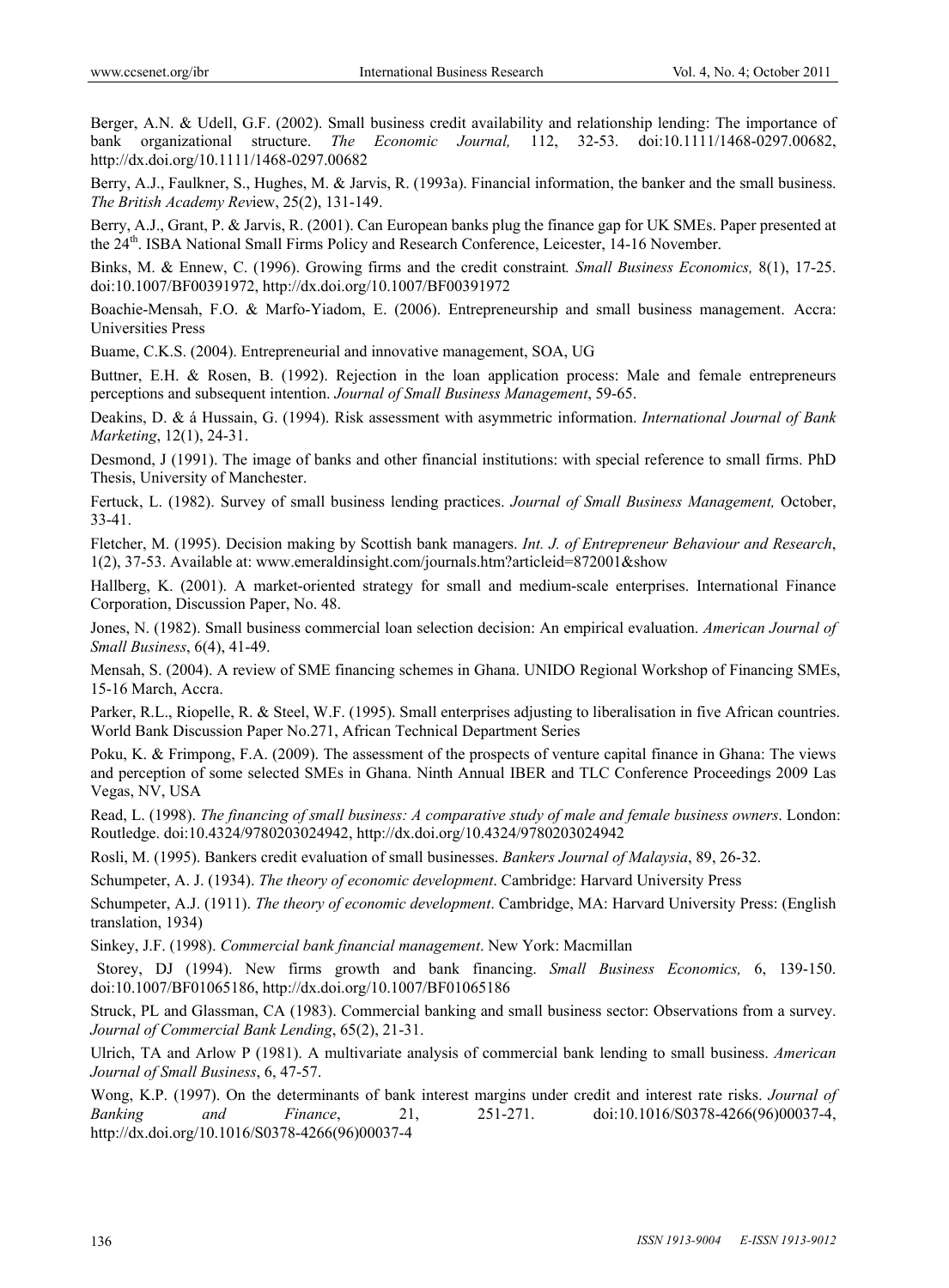| Rank | <b>Criterion</b>                          | Mean   | <b>SD</b> | $\mathbf{C}\mathbf{V}$ |
|------|-------------------------------------------|--------|-----------|------------------------|
| 1    | Intended purpose of loan                  | 4.5600 | .86094    | 0.188803               |
| 2    | Repayment of previous loan                | 4.5400 | .78792    | 0.173551               |
| 3    | Repayment schedule                        | 4.5200 | .57994    | 0.128305               |
| 4    | Type of business activity                 | 4.3600 | .80204    | 0.183954               |
| 5    | Size of loan relative to size of business | 4.3200 | .89077    | 0.206197               |
| 5    | Availability of collateral                | 4.3200 | .89077    | 0.206197               |
| 7    | Liquidity ratio                           | 4.2200 | 1.34453   | 0.318609               |
| 8    | Net profit to sales                       | 4.1800 | .74751    | 0.17883                |
| 9    | Existing profitability                    | 4.0800 | 1.02698   | 0.251711               |
| 10   | Projected income                          | 4.0400 | .92494    | 0.228946               |
| 11   | Loan activity at other banks              | 3.8200 | .89648    | 0.234681               |
| 12   | Equity stake in business                  | 3.8000 | 1.08797   | 0.286308               |
| 13   | Trading experience                        | 3.7800 | 1.32926   | 0.351656               |
| 14   | Trade debtors                             | 3.7200 | .72955    | 0.196116               |
| 15   | Trade creditors                           | 3.6200 | 1.32311   | 0.3655                 |
| 16   | Length of time doing business with bank   | 3.5000 | 1.09265   | 0.312186               |
| 17   | Charges on assets                         | 3.4200 | 1.24687   | 0.364582               |
| 18   | Gearing                                   | 3.3200 | 1.47690   | 0.444849               |
| 19   | Government guarantee of loan              | 2.4800 | 1.23288   | 0.497129               |
| 20   | Cys of clients                            | 2.3400 | 1.33417   | 0.570158               |

Table 1. Ranking of Criteria used in assessing SME borrowers

# Table 2. Communalities

|                                                 | Initial | Extraction |  |  |
|-------------------------------------------------|---------|------------|--|--|
| Intended purpose of loan                        | 1.000   | .793       |  |  |
| Repayment of previous loan                      | 1.000   | .857       |  |  |
| Loan activity at other banks                    | 1.000   | .539       |  |  |
| Size of loan relative to size of business       | 1.000   | .745       |  |  |
| Gearing                                         | 1.000   | .709       |  |  |
| Liquidity ratio                                 | 1.000   | .874       |  |  |
| Repayment schedule                              | 1.000   | .591       |  |  |
| Trading experience                              | 1.000   | .896       |  |  |
| Existing profitability                          | 1.000   | .939       |  |  |
| Net profit to sales                             | 1.000   | .837       |  |  |
| Type of business activity                       | 1.000   | .784       |  |  |
| Projected income                                | 1.000   | .897       |  |  |
| Availability of collateral                      | 1.000   | .862       |  |  |
| Trade debtors                                   | 1.000   | .756       |  |  |
| Equity stake in business                        | 1.000   | .817       |  |  |
| Trade creditors                                 | 1.000   | .508       |  |  |
| Length of time doing business with bank         | 1.000   | .555       |  |  |
| Charges on assets                               | 1.000   | .711       |  |  |
| CV's of client                                  | 1.000   | .647       |  |  |
| Government guarantee of loan                    | 1.000   | .827       |  |  |
| Extraction Method: Principal Component Analysis |         |            |  |  |